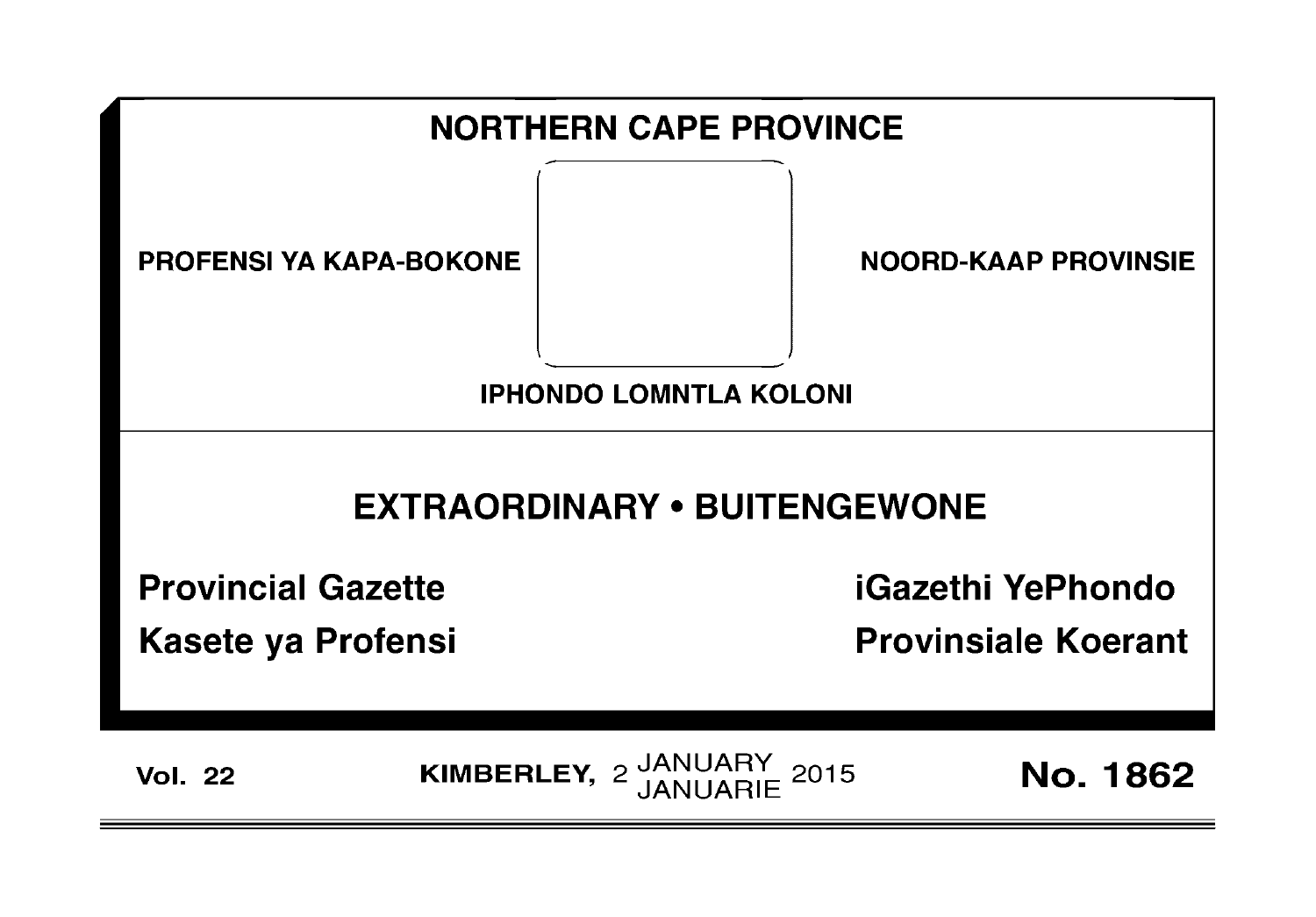PROVINCIAL GAZETTE EXTRAORDINARY, 2 JANUARY 2015

### ANNUAL PRICE INCREASE FOR PUBLICATION OF A LIQUOR LICENCE:

### FOR THE FOLLOWING PROVINCES: (AS FROM 1 APRIL 2014)

NORTHERN CAPE LIQUOR LICENCES: R209.60.

GAUTENG LIQUOR LICENCES: R209.60.

ALL OTHER PROVINCES: R127.70.

|     | <b>CONTENTS</b>                                                                     |                |     | <b>INHOUD</b>                                                                                                   |               |                |
|-----|-------------------------------------------------------------------------------------|----------------|-----|-----------------------------------------------------------------------------------------------------------------|---------------|----------------|
| No. | Page<br>No.                                                                         | Gazette<br>No. | No. |                                                                                                                 | Bladsy<br>No. | Koerant<br>No. |
|     | <b>GENERAL NOTICE</b>                                                               |                |     | <b>ALGEMENE KENNISGEWING</b>                                                                                    |               |                |
|     | Northern Cape Liquor Act, 2008: Notice<br>of intention to apply in terms of section | 1862           |     | Noord-Kaap Drankwet, 2008: Kennis-<br>gewing van voorneme om kragtens<br>artikel 20 van die Wet vir 'n lisensie |               | 1862           |

# **IMPORTANT NOTICE**

WHEN SUBMITTING LIQUOR NOTICES FOR PUBLICATION, CONTACT PARTICULARS ARE AS FOLLOWS:

### PHYSICAL ADDRESS: PHYSICAL ADDRESS:

Government Printing Works 149 Bosman Street Pretoria

Private Bag X85 Pretoria 0001

### CONTACT PERSON:

Hester Wolmarans Tel. No. (012) 748-6208 Fax No. (012) 334-5842 E-mail: hester.wolmarans@gpw.gov.za

### CONTACT PERSON FOR SUBSCRIBERS:

Mrs N. Kekana Tel. No. (012) 748-6055 Fax No. (012) 323-9574

Important Announcement:

Please take note that from 1 April 2010 all Northern Cape Liquor Licence Applications will be published in its own Extra Ordinary Provincial Gazette.

- '" The publication date will be the First Friday of each month.
- **m** The closing date must be sent with the application (Form 2).
- '" Closing time: 12hOO.
- **i** Proof of payment (R209:58) must be sent with the application (Form 2).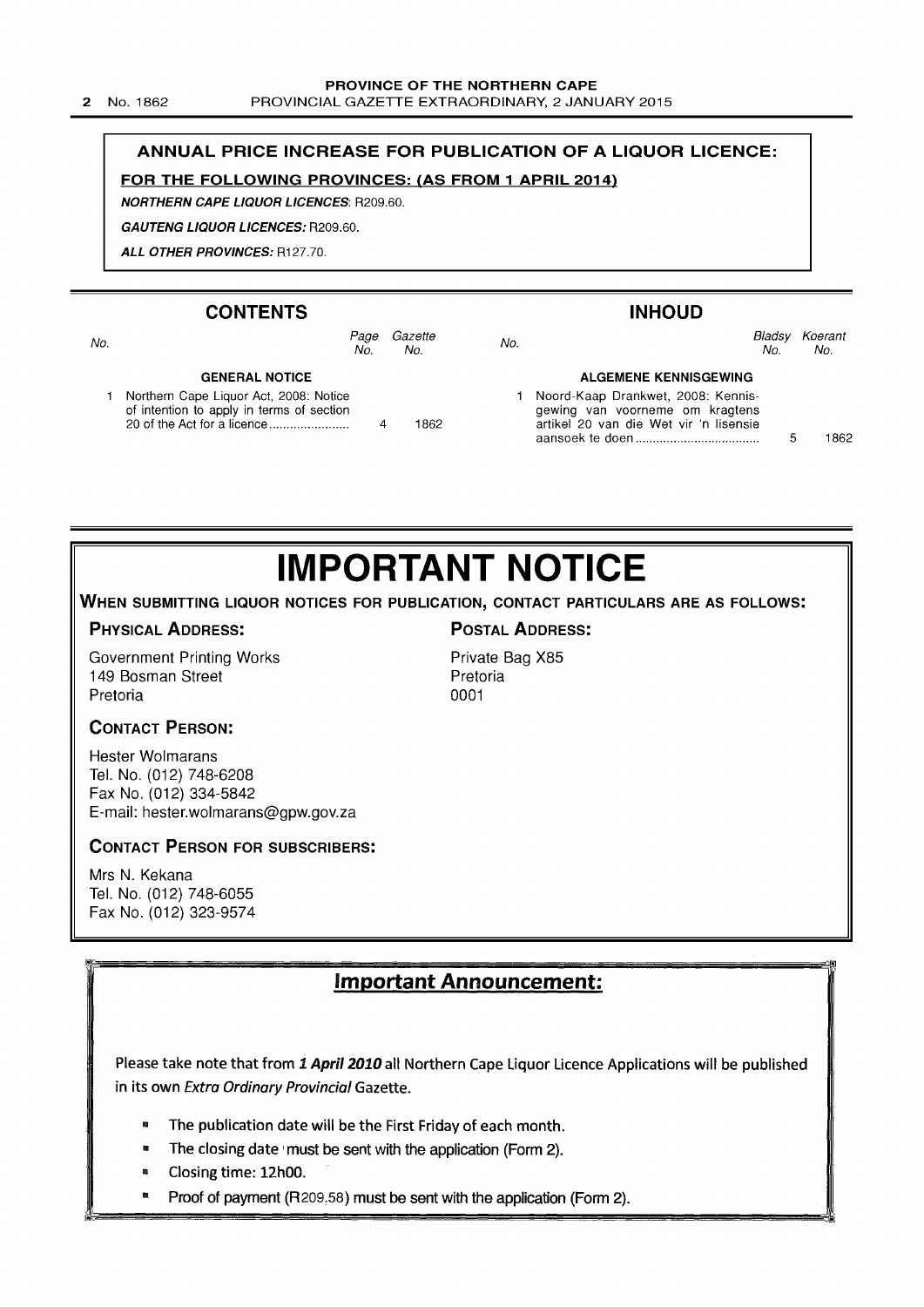### IMPORTANT ANNOUNCEMENT

# Closing times for

# APPLICATIONS FOR



The closing time is 15:00 sharp on the following days:

NORTHERN CAPE LIQUOR LICENCES

- 24 January, Friday, for the issue of Friday 7 February 2014
- 21 February, Friday, for the issue of Friday 7 March 2014
- 20 March, Thursday, for the issue of Friday 4 April 2014
- 11 April, Tuesday, for the issue of Friday 2 May 2014
- 23 May, Thursday, for the issue of Friday 6 June 2014
- 20 June, Thursday, for the issue of Friday 4 July 2014
- 18 July, Friday, for the issue of Friday 1 August 2014
- 22 August, Thursday, for the issue of Friday 5 September 2014
- 18 September, Thursday, for the issue of Friday 3 October 2014
- 24 October, Friday, for the issue of Friday 7 November 2014
- 21 November, Wednesday, for the issue of Friday 5 December 2014
- 17 December, Wednesday, for the issue of Friday  $2$  January 2015

### BELANGRIKE AANKONDIGING

Sluitingstye vir

# AANSOEKE VIR

# NOORD-KAAP DRANKLISENSIES



Die sluitingstyd is stiptelik 15:00 op die volgende dae:

- 24 Januarie, Vrydag, vir die uitgawe van Vrydag 7 Februarie 2014
- 21 Februarie, Vrydag, vir die uitgawe van Vrydag 7 Maart 2014
- 20 Maart, Donderdag, vir die uitgawe van Vrydag 4 April 2014
- 11 April, Dinsdag, vir die uitgawe van Vrydag 2 Mei 2014
- <sup>~</sup>23 Mei, Donderdag, vir die uitgawe van Vrydag 6 Junie 2014
- 20 Junie, Donderdag, vir die uitgawe van Vrydag 4 Julie 2014
- 18 Julie, Vrydag, vir die uitgawe van Vrydag 1 Augustus 2014
- 22 Augustus, Donderdag, vir die uitgawe van Vrydag 5 September 2014
- 18 September, Donderdag, vir die uitgawe van Vrydag 3 Oktober 2014
- 24 Oktober, Vrydag, vir die uitgawe van Vrydag 7 November 2014
- 21 November, Woensdag, vir die uitgawe van Vrydag 5 Desember 2014
- 17 Desember, Woensdag, vir die uitgawe van Vrydag 2 Januarie 2015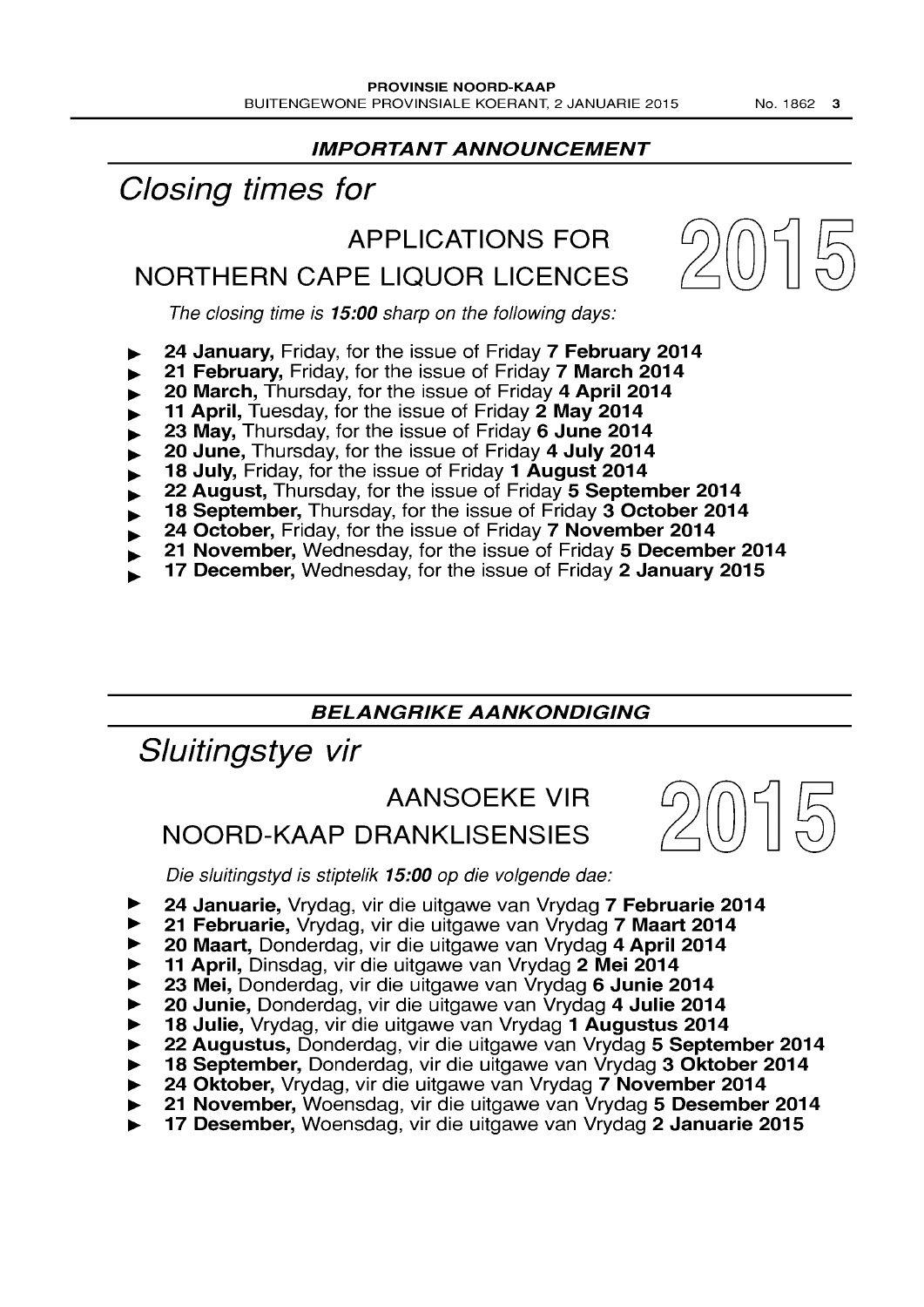# GENERAL NOTICE

### **NOTICE 1 OF** 2015

FORM 2

NOTICE OF INTENTION TO APPLY IN TERMS OF SECTION 20 OF THE ACT FOR A LICENCE [Reg. 4 (1)J

NORTHERN CAPE LIQUOR ACT, 2008

Notice is hereby given that it is the intention to lodge the above-mentioned application, particulars of which appear hereunder, with the Northern Cape Liquor Board.

| 1 <sub>1</sub>                                              | 2.                                                                                                                                                                                                                                                                 | 3.                                  | 4.                              | 5.                                                                                                                                                                                      | 6.                                                                                                                  |
|-------------------------------------------------------------|--------------------------------------------------------------------------------------------------------------------------------------------------------------------------------------------------------------------------------------------------------------------|-------------------------------------|---------------------------------|-----------------------------------------------------------------------------------------------------------------------------------------------------------------------------------------|---------------------------------------------------------------------------------------------------------------------|
| Municipality                                                | Full name, street and postal<br>address of applicant                                                                                                                                                                                                               | Kind of licence<br>applied for      | Kind of<br>liquor to<br>be sold | Name under which<br>business is to be<br>conducted and full<br>address of premises                                                                                                      | Extra Items<br>to be sold<br>[section 4 $(5)$ ]<br>$(a)$ and $(b)$ ]                                                |
| <b>GAMAGARA</b>                                             | Dionisio Fernandes de Castro,<br>No. 16 Heide Street; Box 1113,<br>Kathu                                                                                                                                                                                           | Restaurant                          | All kind of<br>liquor           | Denny's Catering &<br>Restaurant, No. 16<br>Rietbok, Kathu                                                                                                                              | Cooldrinks &<br>sigarettes                                                                                          |
| GA-SEGONYANA                                                | Gerrit M. Eilerd, c/o Vlei &<br>Camry Streets, Wrenchville,<br>8468                                                                                                                                                                                                | Tavern                              | All kinds                       | <b>Eilard Tavern</b>                                                                                                                                                                    | Cigarettes,<br>matches, bil-<br>tong, chips,<br>chocolates,<br>cool drinks,<br>cooler bags,<br>ice, sweets,<br>etc. |
| KAI!GARIB<br>(KAKAMAS)                                      | Eugene Wessels. Street<br>address: 58 Voortrekker Street.<br>Kakamas, 8870. Postal address:<br>7A 8th Avenue, Bellville, 7535                                                                                                                                      | Tavern                              | Any kinds of<br>liquor          | Geno's, 58 Voor-<br>trekker Street.<br>Kakamas, 8870, also<br>known as Erf 280,<br>Kakamas, in the<br>Municipality of<br>Kai!Garib, District of<br>ZF Mgcawu, Northern<br>Cape Province | Section 4 (5)<br>(a) 8 (b)                                                                                          |
| <b>KHARA HAIS</b>                                           | Michael Ivan Cjiekella,<br>57 Jupiter Street, Paballelo,<br>Upington                                                                                                                                                                                               | <b>Bottelstoor</b><br>Dranklisensie | Alle soorte<br>drank            | United Bottle Store,<br>57 Jupiter Street.<br>Paballelo, Upington                                                                                                                       | Koeldrank en<br>sigarette                                                                                           |
| <b>NAMA KHOI</b><br><b>MUNICIPALITY</b><br><b>SPRINGBOK</b> | Mercy Luhanda Deyers,<br>P.O. Box 1115, Springbok,<br>Wynhoekweg 31, Bergsig,<br>Springbok, 8240                                                                                                                                                                   | Club Liquor<br>License              | All kinds of<br>liquor          | Namaqua Blue Light,<br>Lughawe Pad, Erf 531                                                                                                                                             | Chips and<br>cigarettes                                                                                             |
| <b>NAMA KHOI</b><br><b>MUNICIPALITY</b><br><b>SPRINGBOK</b> | Mercy Luhanda Deyers,<br>P.O. Box 1115, Springbok,<br>Wynhoekweg 31, Bergsig,<br>Springbok, 8240                                                                                                                                                                   | Club Liguor<br>License              | All kinds of<br>liquor          | Namaqua Blue Light,<br>Lughawe Pad, Erf 531                                                                                                                                             | Chips and<br>cigarettes                                                                                             |
| PHOKWANE LOCAL<br><b>MUNICIPALITY</b>                       | Angelina Nondlela Seetelo,<br>P.O. Box 578, Pampierstad,<br>8566.5210110580081                                                                                                                                                                                     | Tavern Liquor<br>Licence            | All kinds                       | Nondlela Tavern, 2587<br>Dimamarela Street.<br>Pampierstad, 8566                                                                                                                        | Snacks and<br>soft drinks                                                                                           |
| PIXLEY KA SEME<br><b>UMOBOMVU</b>                           | <b>Elizabeth May Southey,</b><br>ID 4009230102086, 13 Durham<br>Street, Harfield Village, Cape<br>Town, 7708. Postal: 13 Durham<br>Street, Harfield Village, Cape<br>Town, 7708. Apollo Liquor<br>Consultants, A Muller, Cell: 076<br>306 3789. Fax: 086 570 9008. | <b>Guest House</b>                  | All kinds of<br>liquor          | Coniston Guesthouse<br>No. 3 Ventershoek<br>Street, Colesberg,<br>7708, Erf 001 00152                                                                                                   | N/a                                                                                                                 |
| <b>THEMBELIHLE</b>                                          | Petrus Molahleni Fanga, Farm<br>282, Portion 3 of Erf No. 1,<br>Hopetown                                                                                                                                                                                           | Tavern Liquor<br>Licence            | All kinds of<br>liquor          | Moonshine Inn, the<br>farm Elders, Portion 3<br>of Erf No. 1.<br>Hopetown                                                                                                               | Curry & rice,<br>eggs, braai,<br>chipis (hot),<br>cigarettes etc.                                                   |